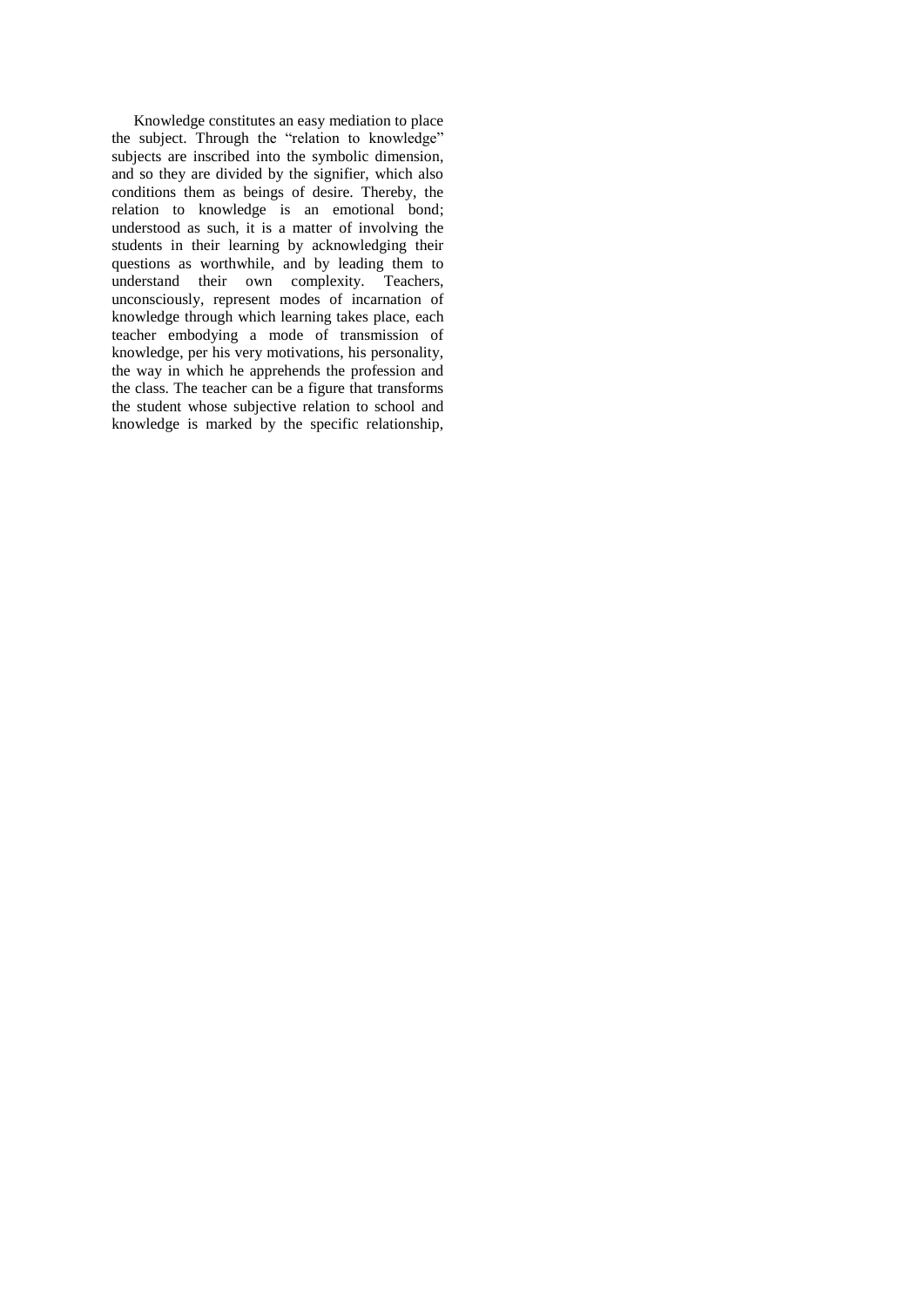exchanged with the other side of the relation  $[6]$ . Knowledge is therefore the set of accumulated past experiences, linked together. The relation to knowledge is thus not a fatality, something fixed, which once built can no longer change, there are possible transformations of the relation to knowledge as much in the young as in the teachers.

## **6. Teacher-student/Student-teacher**

The teacher-student relationship must remain within a symbolic space framed by the transmission of knowledge as a common object, bounded on one side by the one who wishes to transmit knowledge, and on the other by the one who wishes to learn it. The relationship established between student and teacher has a significant impact on how students approach school, and particularly knowledge. *"I like that the teachers of languages tell me that I have quite high capacities in writing and all that."* Students are more likely to pursue their schooling when they feel comfortable and supported by their teachers, due to the singular bond encouraged by the institutional framework. *"We pay greater attention, from the very beginning of the course, if we know that it is a teacher whom we like and his course is interesting."* Therefore, we can say that interviewee teachers establish a personalized relationship with students, thus demonstrating a systematic adjustment of their professional position throughout their career.

Their commitment to the students' academic success is therefore strong, due in part to tutoring and the small number of students per classroom. *"Our first goal is to make them pass the year, even if we must take them by the hand; afterwards, he has to manage on his own.".* Students should feel this availability of teachers who have an interest in the students' active or passive behaviours. *"During class time, I try to limit myself to the course topic, and if there is need to discuss something else, will be during the break or it will be on another time."* The teacher is the driving force in the construction of a shared psychic space in which the desires and needs of each other circulate by tolerating risks and uncertainties. This allows a distance from the risk of an identification with the idealist and idealistic professional role. *"Personally, I think we should play fair game, say things the way they are and not announce something we will never do.".* Each teacher has their traits, values and principles that are transmitted, voluntarily or unknowingly during their relationship with the student. *"Teachers do not always have reasons, students are not always right, I think we have to hold together and try to sustain each other."*

We would say that the personal, more present and involved relation that teachers tend to have with students, is a positive way to encourage students and to help them stay on track with their academic

career. "*We will nevertheless transmit to this youth our way of doing, our optimism, our vision, and we leave traces in the lives of these young people. That's clear".*

This is a two-way approach: on the one hand, teachers receive feedback from their students and are more likely to call their practice into question. On the other, the students feel supported by both the teachers and the institution which authorizes the parties to get more involved; the question of a third party is present. This type of institutional framework favours the relationship between teacher and pupil, on the condition that the institution supports and encourages it. However, in the context of liberal globalization, whatever the level or specificity of their pedagogical practice, teachers are now carried away in and through the policies, as we said in the begging, that destabilize the representations and investments that support their conception of the profession; and question their symbolic place in social hierarchies. The teaching condition as a whole is nowadays being called into question, and it is at work that difficulties and individual suffering are mostly ignored. The destruction of founding values, the destabilization of symbolic benchmarks and containers, the transformation of aims, modalities, content and evaluation of practices, attack the foundations of professional identity in which it is now difficult to recognize itself as the subject of his action.

As our project neared its end and we delved deeper and deeper into analyses and thoughts, we found out that, despite these previous positive findings, teachers suffer. This is due to lack of training and a lack of necessary documentation from the institution; these issues are explained below.

# **7. The dark side: unconscious aspects**

The difference between the subject's manifest discourse and the subject's personal unconscious discourse, which reveals itself being disguised by/from the manifesto, is particularly interesting for further analysis. As a result, being unable to make the institutional discourse one's own, while at the same time believing in it as one's own, becomes a source of suffering for the interviewed participants who want to do well but who do not know how due to divergence between what is expected from them and their subjective unconscious desires. This is as true as this particular school is centred on an individual relation with student via tutoring, and that is a transference ground.

Tutoring consists of in each student having his/her own "personal coach" who accompanies him/her throughout his/her training, as we explained above. *"The tutor is a mediator between the student and the team which meets once a week and where each student is discussed".* This set-up provides for a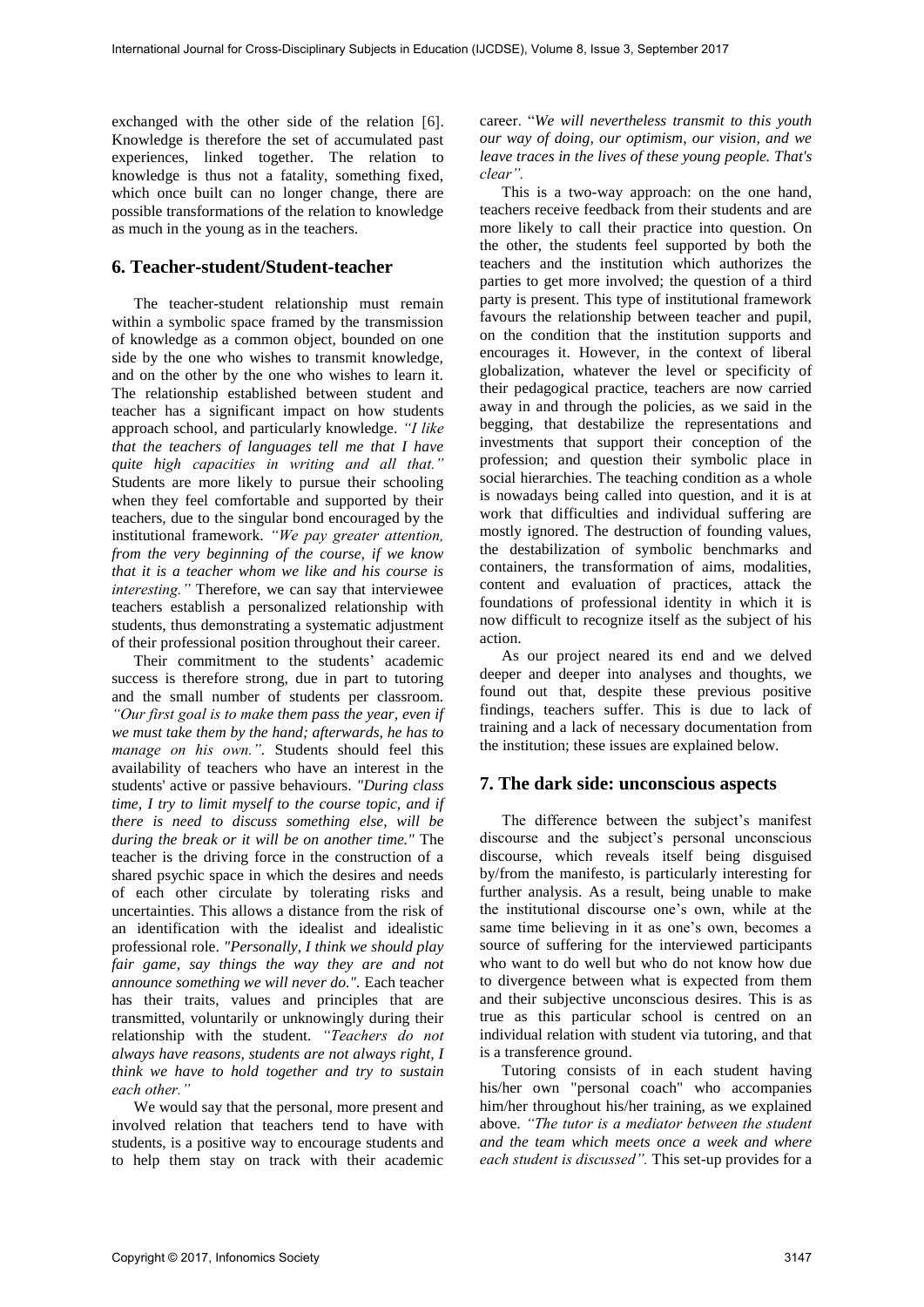more individual, and thereby personal, relation between teacher and student. "*Tutoring is a matter of availability so that students have a reference person. For me it is not a matter of 'seizure'."*

Tutoring combines the cognitive and social dimensions of learning in the same dynamic, based on a logic other than the one developed in the school environment, which is no longer a matter of pedagogy, but of interaction. The engagement in this set-up produces great ambivalences among teachers. *"I have always had problems of distance and near heart.".* The latter, for many, had many years of experience in classical education before joining this school, where tutoring does not exist. They find themselves obliged to be part of this system without, however, the institution specifying their role, their function, their status. *"The difficulty comes from knowing where the boundaries are, it's not always obvious and uh, I have to tell, me personally, it bothers me.".* Engaging a work-in progress on their personal involvement in the student relationship does not present any evidence for either the institution or the teachers. *"Well we are, we are not psychologists, no I, I am not a professional psychologist, I would never dare to say that. But we are nevertheless, we must still have a certain, ah some approach…".*

The teacher cannot control how it will be perceived since each student perceives it in his own way. Thereby, each student could feel comfortable with one teacher and not so comfortable with another. Students can enjoy different matters just because of the presence of the teacher. The teacher would be the support allowing the emergence of students' interests and motivations. *"I want them to learn, so I will always try to take the step to make something happen".* His/her mission is to guide the student towards defining himself as a person, accepting himself and progressing. *"My favourite teachers, you could see that they like their job. It really encourages you to want to go into their class."* In other words, the school has the role of contributing to the development of everyone, as well as of teaching a common knowledge that will enable students to participate in the social community. *"You have to take them seriously for sure. And they have things to say."* So, the institution is the one who defines the place to every actor in it. Although, *"we do not have an exchange that is purely academic, it does not exist*.". When the institution is not clear about the framework, that leads to personal suffering.

One of the participants explained a few situations to us that were sources of suffering for her as a person more than as a teacher. She heard that students said she did not listen to them. Being able to listen to students is a trend in our hypermodern society; therefore, this accusation was an insult for this teacher. "*They shouldn't say it because I'm always there for my pupils, well I believe it anyway, I think."*. After a deep analysis of her three interviews,

we could say that this woman has personal issues of insecurities due to her personal, long-lasting life experience. Being a teacher in this school is something of great importance to her, and there she finds herself surrounded by meaning and respect, which was not the case in her former work environment. *"It's a matter of the feelings you really need to know how to cut out at some point".* The impression of not receiving a positive feedback and the narcissistic wound produced by the students' saying of rejection, conveys this teacher to originate her suffering and her discouragement, corresponding with her commitment to the educational task. This is not merely the demand for love which obscurely sustains and energizes the pedagogical link, but rather the feeling that the professional narcissistic contract has not been respected by the students, that efforts are ineffective in carrying out the primary task and that there is no recognition. When she hears students criticizing her professional skills and attitude, she is not able to distinguish the line between personal and professional identity. *"That made me sorry outright ... it still hurt me. Their blames really hurt me. The fact of dropping it on me was uh it was hurtful; it was really hurtful".* Their academic suffering takes place on the unconscious stage, where the relation between the Subject and the Knowledge is played out, where the real and the imaginary biography of the individual, their journey, their continuities and ruptures, are mixed. *"It's still not always easy to ... endure all this".* 

Undeniably, tutoring affects teachers. They do not choose their students, so sometimes they are tutors and teachers for the same students: *"we are both tutor and teacher, where we give notes and this causes even problems",* which is a double role not so easy to hold. *"If the person doesn't say anything, I talk about myself. If one stays impersonal, it does not give anything. We have more or less affinities .... you have to know 'how to'".* These affinities built during the school year, especially between tutor and tutee are not without effects on teachers. "*I have really tried everything. I even did therapy with him. But he did nothing. And that hurt me a little. He said, 'the teachers are against me and that's why I will not succeed'. But we really did everything.".* Student's failure could become personal/professional failure for the teacher, even if "*despite everything I did, I did not succeed ... well, it's not my responsibility either, but ... we did not succeed, all the teachers, we did not succeed.".* As we can see here, this teacher struggles between her own, and personal, involvement in the student's schooling, and the fact that she shouldn't be alone, she is a part of a team, of an institution. How to have clear position on it since the institution has not be clear on it?

As we said, teachers work in teams and are constantly exchanging information. *"We work very, very, very well together. We are a team and we*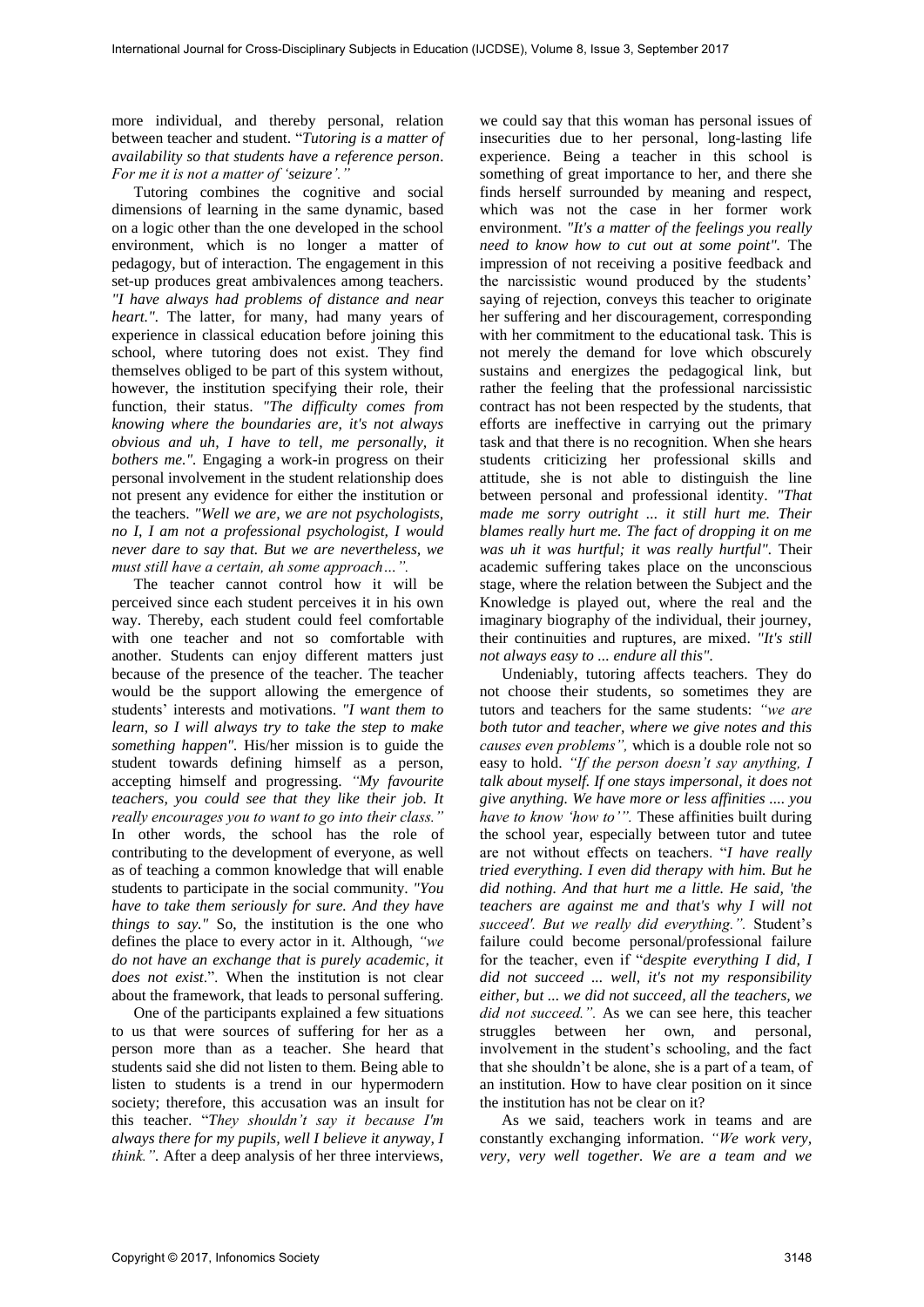*support each other all the time.".* Some of the teachers became defensive when asked in more details about their relations within the team in question. But some of them said what they were feeling *"I work a lot with the manager. It also creates jealousies.".* Sometimes there are situations where personal fantasies pop up after hearing what other teachers say. *"When, during a team meeting, I had heard that, he (student) said unappropriated things behind the teacher's back, I could imagine that it was in my course. (…) I told my-self I have to listen more carefully, to try to understand what he says.".* 

The school seems to be very flexible and teachers have the liberty to build their course organisation as they want. *"And I would say that in classical high school there are still many teachers who still try to talk to the students but it is true that the framework does not always allow".* It seems to be freer than in a classic school, where everything should be where it should be. *"I was someone who tried to take care of the students, but the large staff ... I did my job, I did my class but I could not follow the students. And that always cost me. ".* But once we started to question it, it seems that there is a lot of mandatory time where teachers, as well as students, are bound by some rules not explicitly defined; consequently, each teacher seems to take them as he/she can or want. *"We are a team, we see each other every week, so let's say we are even forced to work with the others in the team."*

The question of how the institution takes care of the students is the core of the institutional framework. The accent is placed on personal and social aspects in order to identify the main issues (i.e. possible reasons for dropping out of school), and thus to help the students get through the school and to pass their finals successfully. As we said in the beginning of this paper, schools are looking for performances and high numbers. This young school is no exception. But, we also said that school is for preparing young people to live after school, to live together, to personify social rules. *"Yes, yes, the school prepares for the after school, each tutor must speak with the student and knows what he wants to do after the finals.".* Although, "*here, they are pampered, spoiled too. We have full measure, we have tutoring, everyone is there for the students. But, when you're alone in college you do not have that anymore, you're alone, and if you're going to work, get by.".* As we mentioned here above, nowadays we have real-time access to all knowledge, but the rise of insignificance seems inevitable. Individuals no longer know what sense to devote themselves to [16]. This loss of meaning experienced by many of students, is the expression of a world lived as incoherent and paradoxical. Is it one of school's mission to guide young people into this significance research by transmitting them beyond the simple

knowledge necessary to pass the finals? "*My personality I did it at the university and not at school. I think that at school there is no place to forge a personality.".* It would be interesting to interview these same students a couple of years after they pass the finals to see how they deal with the "after math". A topic for a new research.

## **8. Conclusion**

Beyond the conscious goal (passing the finals), teachers support students' developing desire for knowledge by being present and dedicating their time (via tutoring), particularly within an institutional framework that encourages the bond between teacher and student. Both interviewed teachers and students share positive experiences within this high school for young adults. Teachers themselves feel supported and encouraged by the principal and the vice-principal, the latter plays a significant role in teachers' and students' life as he participates to all team meetings.

Tutoring has a significant impact, mostly on teachers. This institutional setting puts them into a role for which they are not prepared. Thereby, teachers are confronted with double discourse and double constraints (teacher and tutor) that lead them to survive, to invest defensive strategies, and sometimes, to deny their distress. Additional training and supervision/following up sessions with teachers seems, in our opinion based on the interviews, to be necessary.

The analysis leads us to the conclusion that the discourses, within which we live, are often in divergence with those that are kept hidden in the unconscious; the latter though, being well hidden, are at the same time responsible for building subject.

# **9. Acknowledgements**

We are grateful to the institution, namely the principal and the vice principal, to be so kind to open their doors to us; it was a rich collaboration. We are also very thankful to all participants who gave us some of their precious time, and played a fair game with us.

### **10. References**

[1] Diet, E., (2005) "Enseignants en souffrance", *Revue internationale de psychosociologie*, (24), pp. 97-117.

[2] Blaise, M.-C., Gaucher, M., and Ottavi, D., (2008) *Condition de l'éducation.*, Stock, Paris.

3 Eurydice European Unit, (2008), *Levels of Autonomy and Responsabilities of Teachers in Europe.* Eurydice, Bruxelles,http://eacea.ec.europa.eu/education/eurydice/doc uments/thematic\_reports/094en.pdf